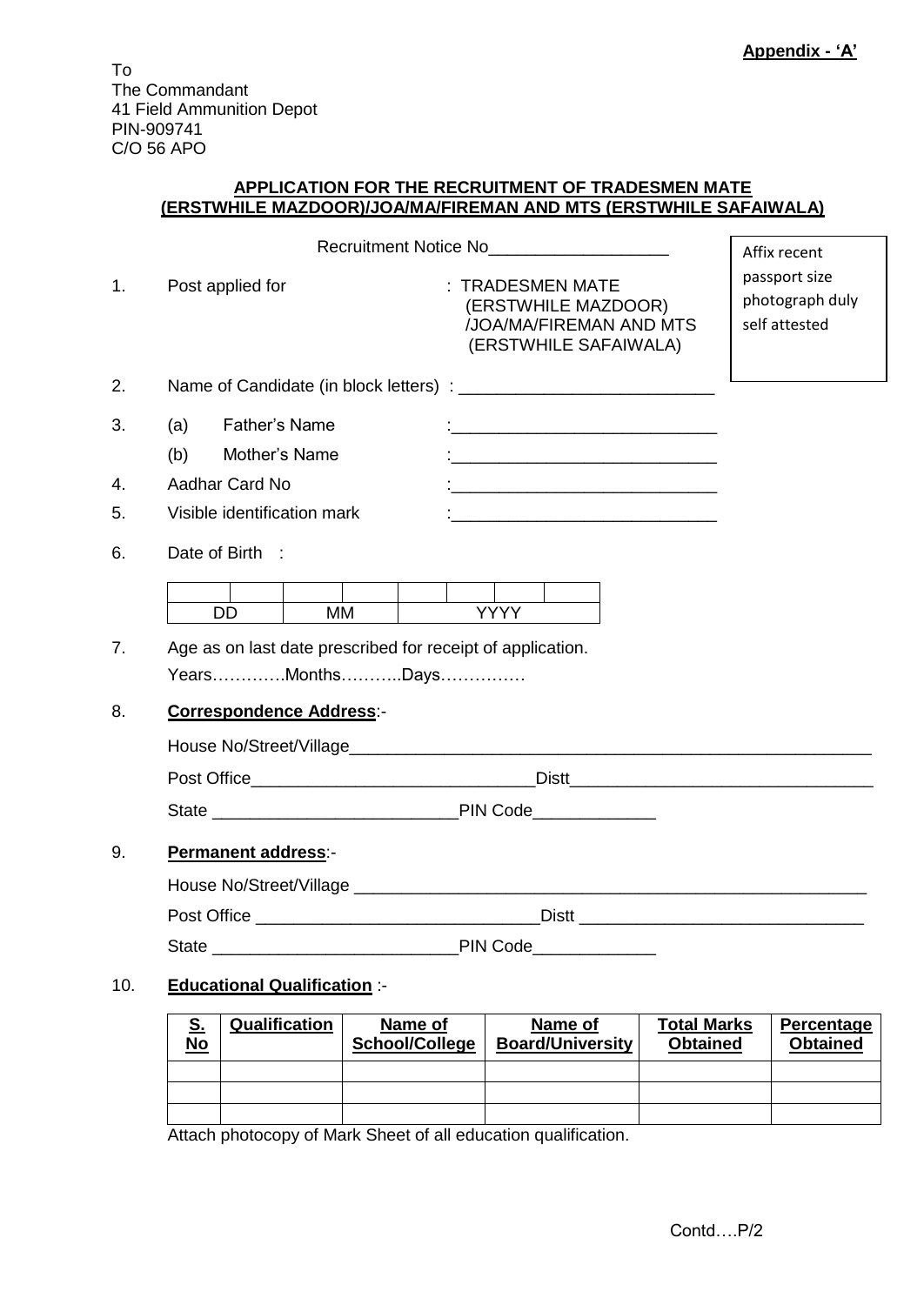| 11. | <b>Category for which Applied :-</b> |
|-----|--------------------------------------|
|-----|--------------------------------------|

| (a) | Ю<br>VЛ<br>$\sim$ $\sim$ | ^^ | <b>DDC</b><br>◡◡ | ~- | <b>FINO</b><br>vo |
|-----|--------------------------|----|------------------|----|-------------------|
|     |                          |    |                  |    |                   |

(b)

| $-0.5$ | <b>Meritorious Sports Person</b> |
|--------|----------------------------------|
|        |                                  |

12. If applied for the post as Ex-servicemen:-

- (a) Date of enrolment (In Army/Navy/Air Force) : \_\_\_\_\_\_\_\_\_\_\_\_\_\_\_\_\_\_\_\_\_\_\_\_\_\_\_\_\_\_\_
- (b) Date of Retirement
- (c) Total Service : \_\_\_\_\_\_\_\_\_ Years \_\_\_\_\_\_ Months \_\_\_\_\_\_\_\_ Days.

## **(Attach copy of discharge certificate)**

- 13. If applied for the post of T/Mate in PH (Physically Handicapped) category:-
	- (a) Type of disability  $(OH/HH)$
	- (b) Percentage of disability
- 14. Whether registered with any Employment Exchange : Yes/No If yes, mention Registration Number and name of employment exchange.
- 15. Whether employed in Central Govt Services? Yes/No If yes, mention service details as under :-

| Name of Employer | <b>Office Details</b> | Name of the Post | Date of Appointment |
|------------------|-----------------------|------------------|---------------------|
|                  |                       |                  |                     |

# **DECLARATION**

16. I hereby certify that above particulars mentioned in the application are true and correct to the best of my knowledge and belief, I understand that in the event of my information being found false or incorrect at any stage or not satisfying the eligibility criteria according to the requirements of the advertisement, my candidature/appointment is liable to be cancelled/terminated. I agree that department has the right to transfer me to anywhere in India.

Place :

Dated : (Signature of candidate)  $\sim$  (Signature of candidate)

# **FOR OFFICE RECORDS ONLY**

1. Application received on :

2. Application accepted/rejected : \_\_\_\_\_\_\_\_\_\_\_\_\_\_\_\_\_\_\_\_\_\_\_\_

3. Reason for rejection: Underage/Overage/Documents incomplete/Photo or documents not attested/any other reason to be specified :-

\_\_\_\_\_\_\_\_\_\_\_\_\_\_\_\_\_\_\_\_\_\_\_\_\_\_\_\_\_\_\_\_\_\_\_\_\_\_\_\_\_\_\_\_\_\_\_\_\_\_\_\_\_\_\_\_\_\_\_\_\_\_\_\_\_\_\_\_\_\_\_\_\_\_\_\_\_\_\_\_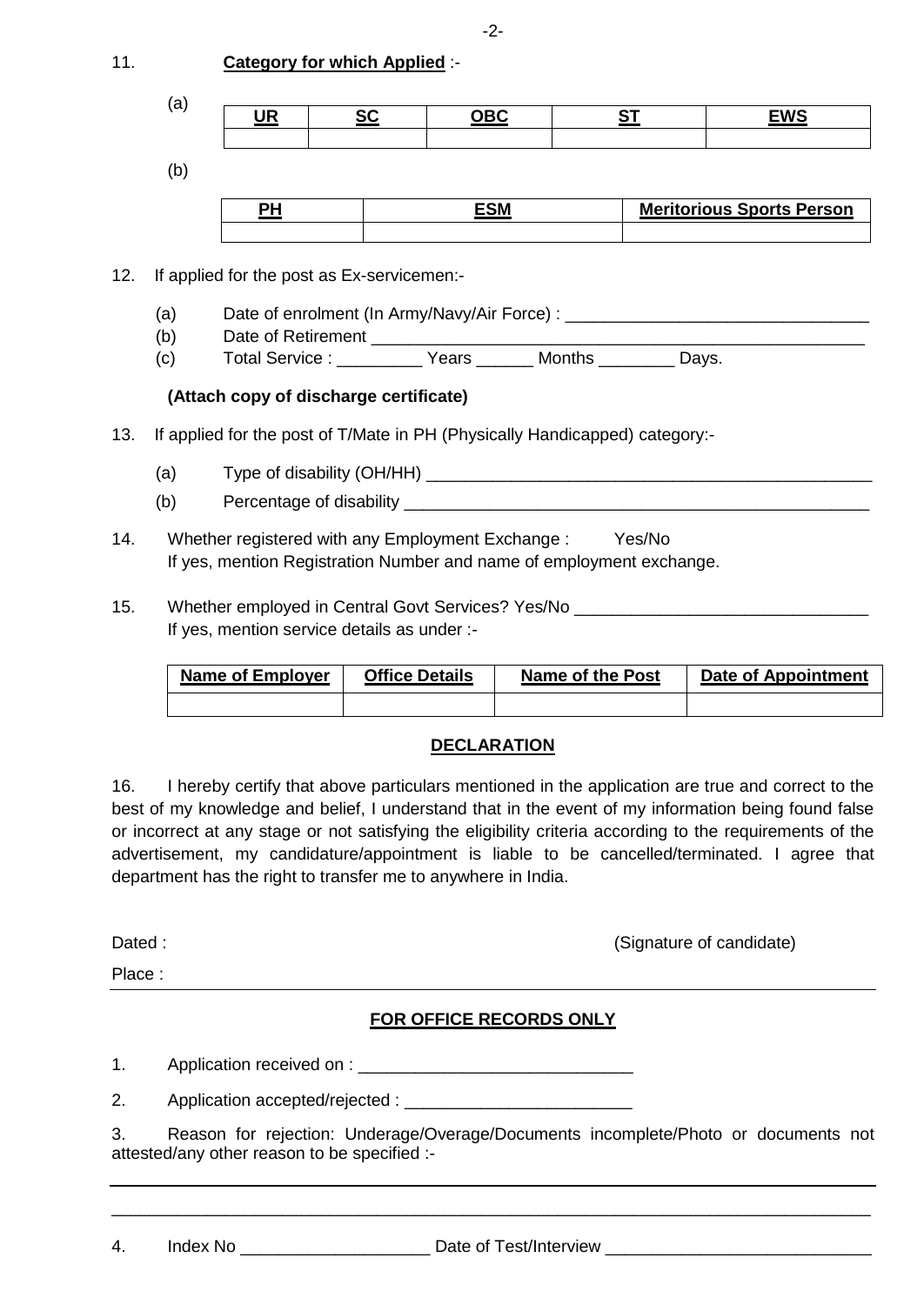## **Appendix - 'B'**

## **UNDERTAKING**

## **WILLINGNESS CERTIFICATE**

| $\mathbf{I}_{\mathbf{r}}$ | Shri/ Smt/ |                              | Kumari <b>Manazarta Nashrida Nashrida</b> Museum Museum Museum Museum Museum Museum Museum Museum Museum Museum Museum | Son/                            | Wife/ | Daughter of |  |
|---------------------------|------------|------------------------------|------------------------------------------------------------------------------------------------------------------------|---------------------------------|-------|-------------|--|
|                           |            |                              |                                                                                                                        |                                 |       |             |  |
|                           |            |                              | serve in 41 FAD/255 (I) ABOU or anywhere in India.                                                                     |                                 |       |             |  |
|                           |            |                              |                                                                                                                        |                                 |       |             |  |
|                           |            |                              |                                                                                                                        |                                 |       |             |  |
|                           |            | Dated ______________________ |                                                                                                                        | Signature______________________ |       |             |  |
|                           |            |                              |                                                                                                                        |                                 |       |             |  |
|                           |            | Place ______________________ |                                                                                                                        | Name                            |       |             |  |
|                           |            |                              |                                                                                                                        |                                 |       |             |  |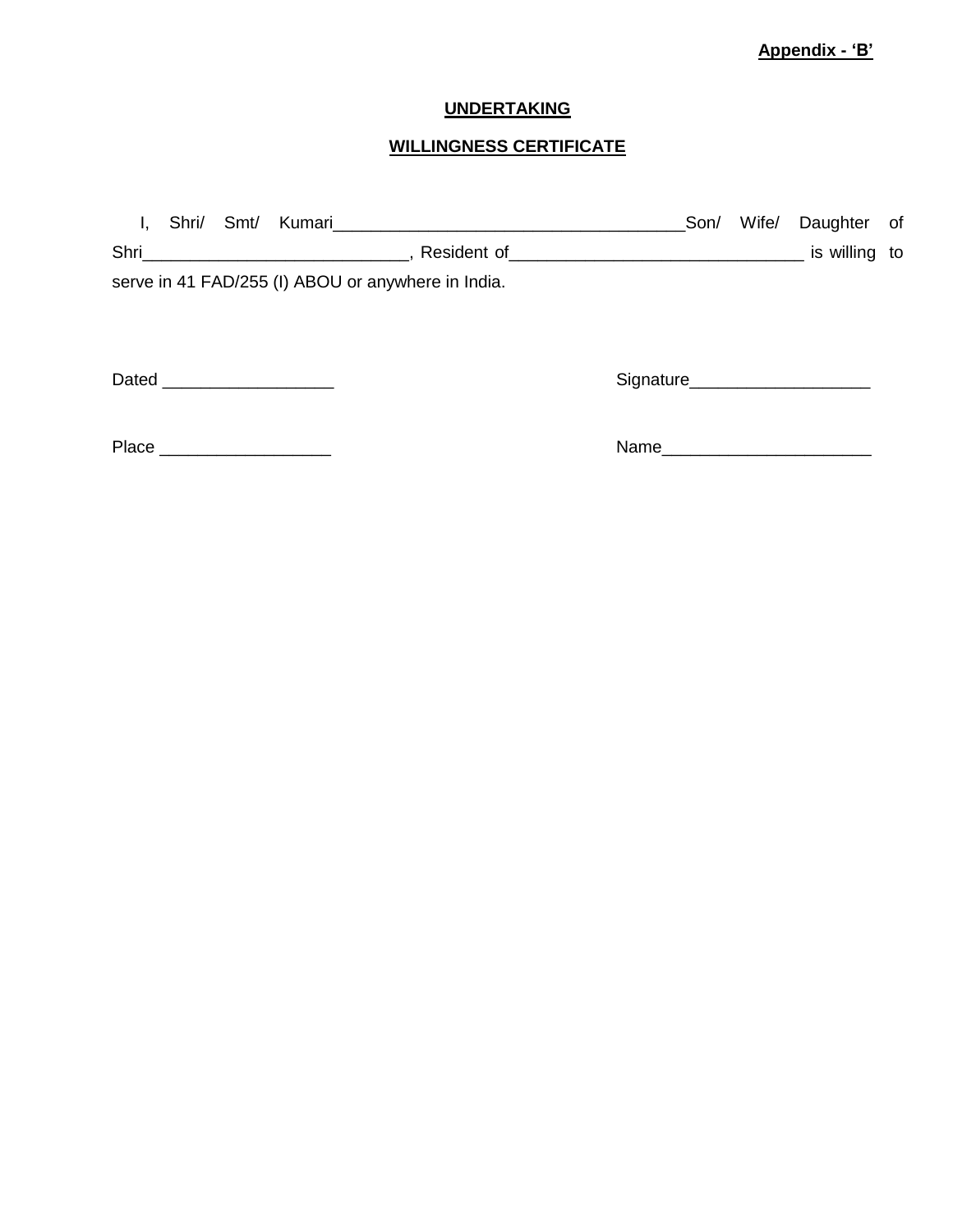Recent photograph of the candidate showing the disability duly attested by the Chairperson of Medical Board.

Name and Address of the Institute/Hospital Certificate No\_\_\_\_\_\_\_\_\_\_\_\_\_ Date\_\_\_\_\_\_\_\_\_\_\_\_\_

\_\_\_\_\_\_\_\_\_\_\_\_\_\_\_\_\_\_\_\_\_\_\_\_\_\_\_\_\_\_\_\_\_\_\_

\_\_\_\_\_\_\_\_\_\_\_\_\_\_\_\_\_\_\_\_\_\_\_\_\_\_\_\_\_\_\_\_\_\_\_

**DISABILITY CERTIFICATE**

|              | This is certified that Shri/Smt/Kum |     |                                                  | Son/Wife/Daughter of |  |
|--------------|-------------------------------------|-----|--------------------------------------------------|----------------------|--|
| Shri         |                                     | Aae | Sex                                              |                      |  |
|              | Identification mark (s)             |     | suffering from permanent disability of following |                      |  |
| category $-$ |                                     |     |                                                  |                      |  |

#### (a) **Locomotor or Cerebral Palsy**:-

- (i) BL- Both legs affected but not arm.
- (ii) BA- Both arms affected.
	- (aa) Impaired reach.
	- (ab) Weakness of grip.
- (iii) BLA-Both legs and both arms affected.
- (iv) OL- One leg affected (right or left).
	- (aa) Impaired reach.
	- (ab) Weakness of grip.
	- (ac) Ataxic.
- (v) OA-One arm affected.
	- (aa) Impaired reach.
	- (ab) Weakness of grip.
	- (ac) Ataxic.
- (vi) BH-Stiff back and hips (cannot sit or stoop).
- (vii) MW- Muscular weakness and limited physical endurance.

#### (b) **Hearing Impairment**:-

- $(i)$  D Deaf.
- (ii) PD Partially Deaf.

#### **Blindness or Low Vision :-** $(c)$

- (i) B Blind
- (ii) PB Partially Blind.

(Delete the category whichever is not applicable)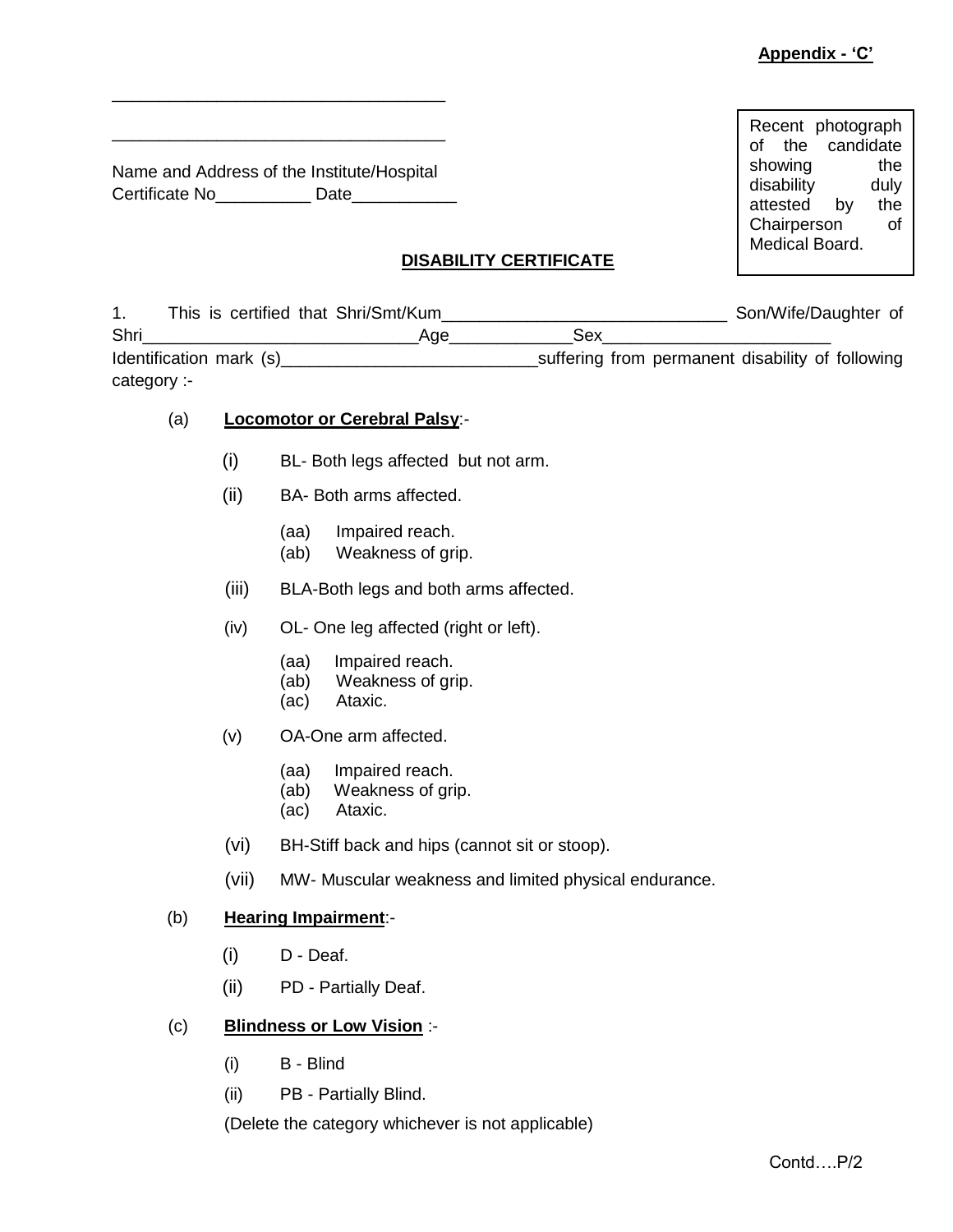2. This condition is progressive/non-progressive/likely to improve/not likely to be improve. Reassessment of the case is not recommended/is recommended after a period of \_\_\_\_\_ years \_\_\_\_\_ months.

|  | Percentage of disability in his/her case is | percent. |
|--|---------------------------------------------|----------|
|--|---------------------------------------------|----------|

| 4. | Shri/Smt/Kumari                                 |  | meets the following physical |  |
|----|-------------------------------------------------|--|------------------------------|--|
|    | requirements for discharge of his/her duties :- |  |                              |  |

| (a) | F-can perform work by manipulating with fingers. | Yes/No |
|-----|--------------------------------------------------|--------|
| (b) | PP-can perform work by pulling and pushing.      | Yes/No |
| (c) | L-can perform work by lifting.                   | Yes/No |
| (d) | KC-can perform work by kneeling and crouching.   | Yes/No |
| (e) | B-can perform work by bending.                   | Yes/No |
| (f) | S-can perform work by sitting.                   | Yes/No |
| (g) | ST-can perform work by standing.                 | Yes/No |
| (h) | W-can perform work by walking.                   | Yes/No |
| (j) | SE-can perform work by seeing.                   | Yes/No |
| (k) | H-can perform work by hearing/speaking.          | Yes/No |
| (1) | RW-can perform work by reading and writing.      | Yes/No |

(Dr ) (Dr ) (Dr ) Member Member Member Medical Board Medical Board Medical Board

Countersigned by the Medical Superintendent/CMO/ Head of the Hospital(with seal) ------------------------------------------------------------------------------------------------------------------------------------------

----------- \*Strike out which is not applicable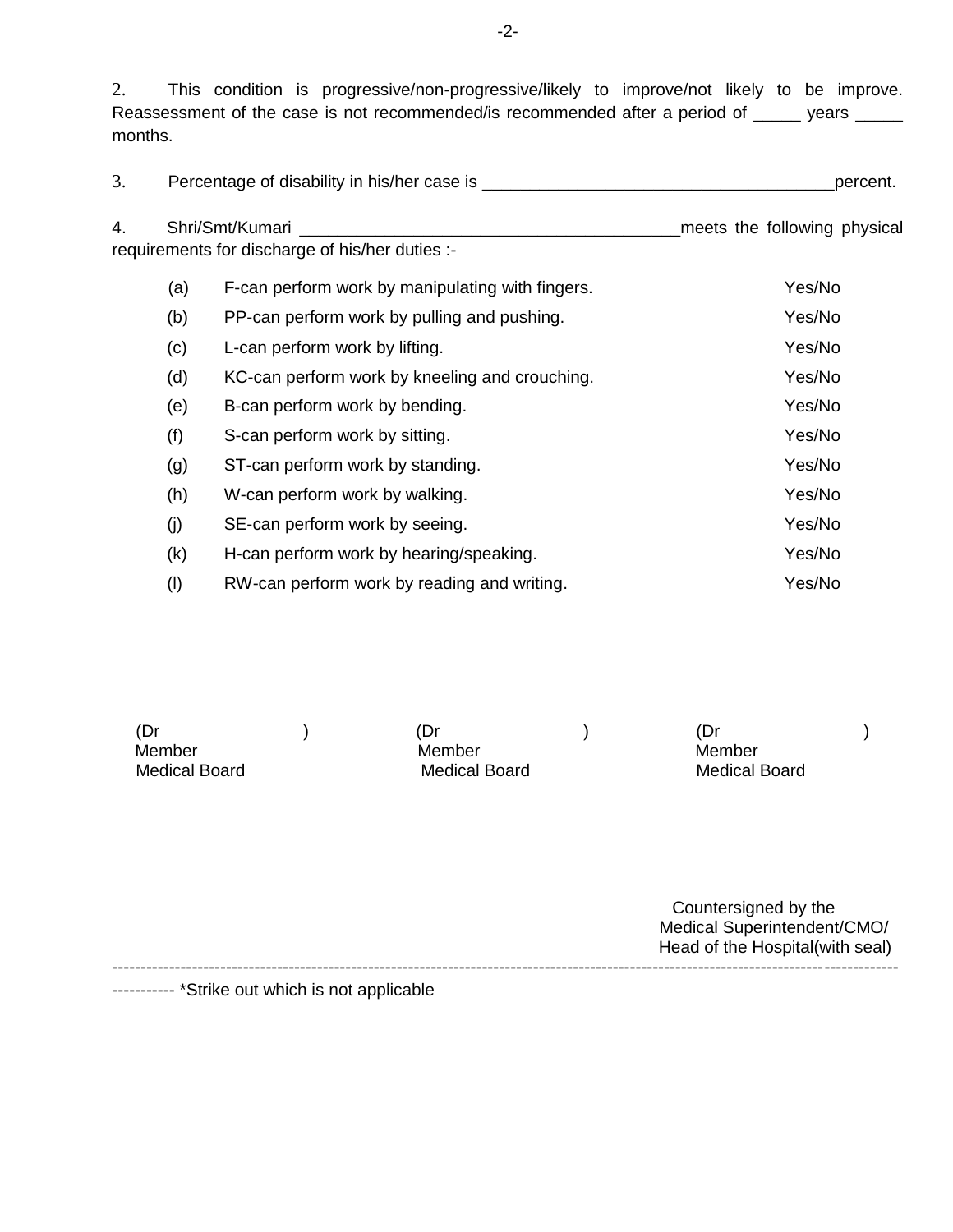Government of ……………………… (Name & Address of the authority issuing the certificate)

#### **INCOME & ASSET CERTIFICATE TO BE PRODUCED BY ECONOMICALLY WEAKER SECTIONS (EWS)**

Certificate No\_\_\_\_\_\_\_\_\_\_\_\_\_\_\_\_\_\_ Date \_\_\_\_\_\_\_\_\_\_\_\_\_\_\_\_\_\_\_\_\_\_

## **VALID FOR THE YEAR**\_\_\_\_\_\_\_\_\_\_\_

1. This is to certify that Shri/Smt/Kumari \_\_\_\_\_\_\_\_\_\_\_\_\_\_Son/Daughter/wife of \_\_\_\_\_\_\_\_\_ permanent resident of \_\_\_\_\_\_\_\_\_\_\_\_\_\_\_\_\_\_\_\_\_\_\_\_of village/street \_\_\_\_\_\_\_\_\_\_\_\_\_\_\_\_\_\_\_\_\_ Pin code \_\_\_\_\_\_\_\_\_\_\_\_ post office \_\_\_\_\_\_\_\_\_District\_\_\_\_\_\_\_\_\_\_\_\_\_ in the State/Union Territory \_\_\_\_\_\_\_\_\_\_ Pin code \_\_\_\_\_\_\_whose photograph is attested belongs to Economically Weaker Sections, since the gross annual Income of his/her family is below Rs 8 lakh (Rupees Eight Lakh only) for the financial year Filis/her family does not own or possess any of the following assets:-

- (a) 5 Acres of agriculture land and above.
- (b) Residential flat of 1000 sq ft and above.
- (c) Residential plot of 100 sq yards and above in notified Municipalities.
- (d) Residential plot of 200 sq yards and above in area other than the notified Municipalities.

2. Shri/Smt/Kumari \_\_\_\_\_\_\_\_\_\_\_\_\_\_\_\_\_\_\_\_ belongs to the \_\_\_\_\_\_\_\_\_ caste which is not recognized as a Scheduled case, scheduled Tribe and other Backward Classes (Central list).

Recent passport size self attested photograph of the applicant

Signature with seal of office

Name \_\_\_\_\_\_\_\_\_\_\_\_\_\_\_\_\_\_\_\_\_\_\_\_\_\_\_\_\_\_\_\_

Designation\_\_\_\_\_\_\_\_\_\_\_\_\_\_\_\_\_\_\_\_\_\_\_\_\_\_\_

Income covered all sources i.e. salary, agriculture, business, profession. Note  $1:$ 

**Note 2** : The term ''Family'' for this purpose include the person, who seeks benefit of reservation his/her parents and siblings below the age of 18 years as also his / her spouse and children below the age of 18 years. Note  $2<sup>+</sup>$ 

**Note 3** : The property held by a "Family" in different locations or different places / cities have been Rote 3: The property held by a Trainily in different locations of different control of the carrying out property holding test to determine EWS status. business,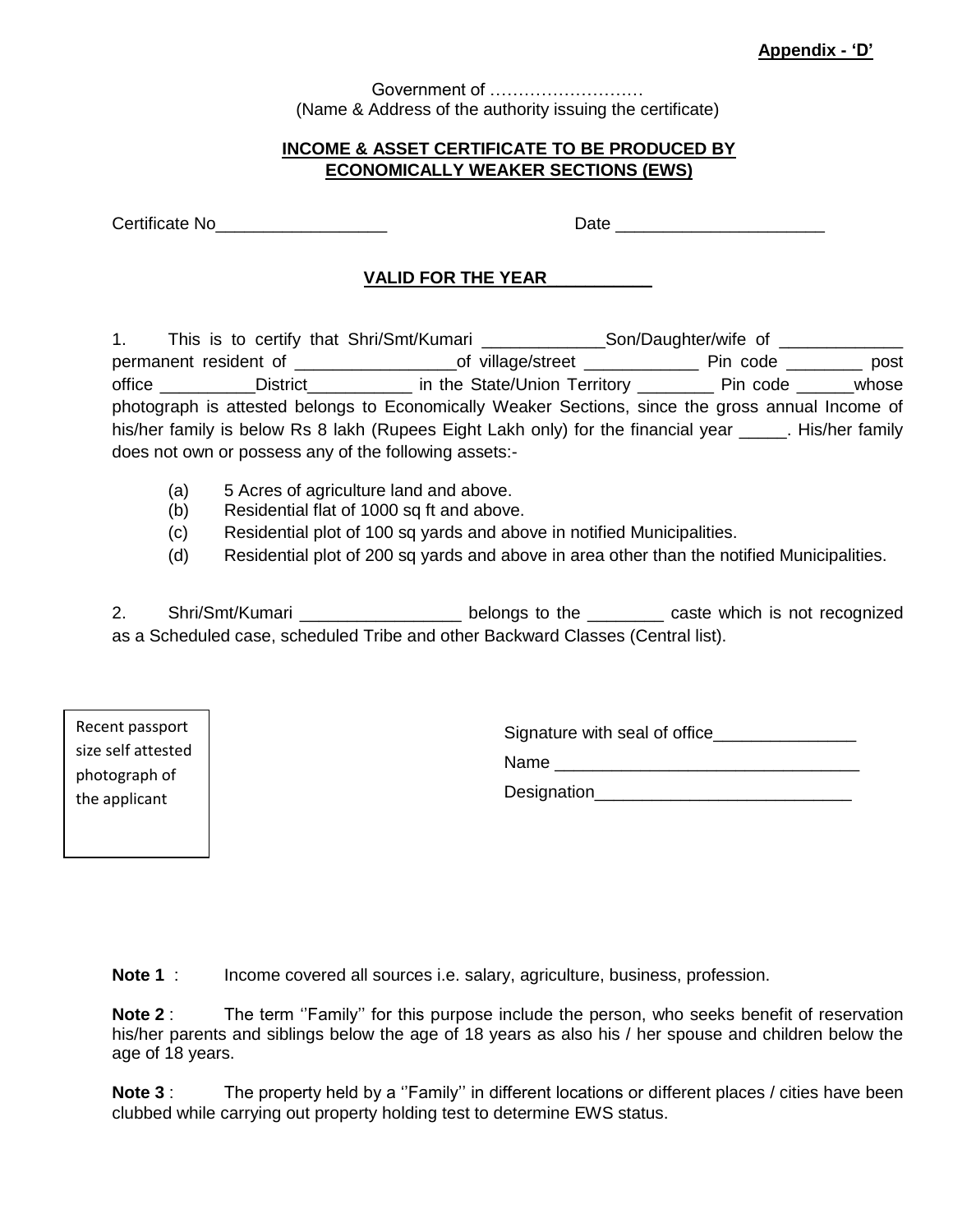#### **SPECIMEN FORM FOR CANDIDATES APPLYING UNDER SPORTS PERSON QUOTA**

#### (**For Representing India in an International Competition/National Association /State Association/University/Directorate in one of the Recognized Games / Sports**)

### **NATIONAL FEDERATION/NATIONAL ASSOCIATION/STATE ASSOCIATION/ /UNIVERSITY/DIRECTORATE OF PUBLIC INSTRUCTIONS / EDUCATIONOF THE STATE /GOVERNMENT OF INDIA MINISTRY OF EDUCATION AND SOCIAL WELFARE OF**

**\_\_\_\_\_\_\_\_\_\_\_\_\_\_\_\_\_\_\_\_\_\_\_\_\_\_\_\_\_\_\_\_\_\_\_\_\_\_\_\_\_\_\_\_\_\_\_\_\_\_\_\_\_\_\_\_\_\_\_\_\_\_\_\_\_\_\_**

#### **Certificate to Meritorious Sportsman for Employment to Group 'C' Services under the Central Government**

| Certified that Shri/Smt/Kumari |                                                                                                                                                                                                                                                    |                                             |  |                  |
|--------------------------------|----------------------------------------------------------------------------------------------------------------------------------------------------------------------------------------------------------------------------------------------------|---------------------------------------------|--|------------------|
| resident<br>of                 | (complete)<br><u>and the state of the state of the state of the state of the state of the state of the state of the state of the state of the state of the state of the state of the state of the state of the state of the state of the state</u> | address) represented the                    |  | Country/National |
| Federation/National            | Association/StateAssociation/University/Directorate in the game/event of                                                                                                                                                                           |                                             |  |                  |
| ın                             |                                                                                                                                                                                                                                                    | Competition/Tournament held at ____________ |  | from             |
| to                             |                                                                                                                                                                                                                                                    |                                             |  |                  |

The position obtained by the individual / team in the above said Competition/Tournament was

The certificate is being given on the basis of record available in the office of National Federation/ National Association/State Association/University/Directorate of

Place \_\_\_\_\_\_\_\_\_\_\_\_\_\_ Signature \_\_\_\_\_\_\_\_\_\_\_\_\_\_\_\_\_

\_\_\_\_\_\_\_\_\_\_\_\_.

Date \_\_\_\_\_\_\_\_\_\_\_\_\_\_\_ Name \_\_\_\_\_\_\_\_\_\_\_\_\_\_\_\_\_\_\_\_

| Signature |  |
|-----------|--|
|           |  |

Designation \_\_\_\_\_\_\_\_\_\_\_\_\_\_\_\_

| Name of the Federation /National |
|----------------------------------|
| association/State association/   |
| University/Directorate of Public |
| Instruction/Education of the     |
| State/Education and Social       |
| Welafre                          |
|                                  |

\_\_\_\_\_\_\_\_\_\_\_\_\_\_\_\_\_\_\_\_\_\_\_\_\_\_\_\_\_\_ \_\_\_\_\_\_\_\_\_\_\_\_\_\_\_\_\_\_\_\_\_\_\_\_\_\_\_

| Address |  |  |  |
|---------|--|--|--|
|         |  |  |  |

Seal \_\_\_\_\_\_\_\_\_\_\_\_\_\_\_\_\_\_\_\_\_\_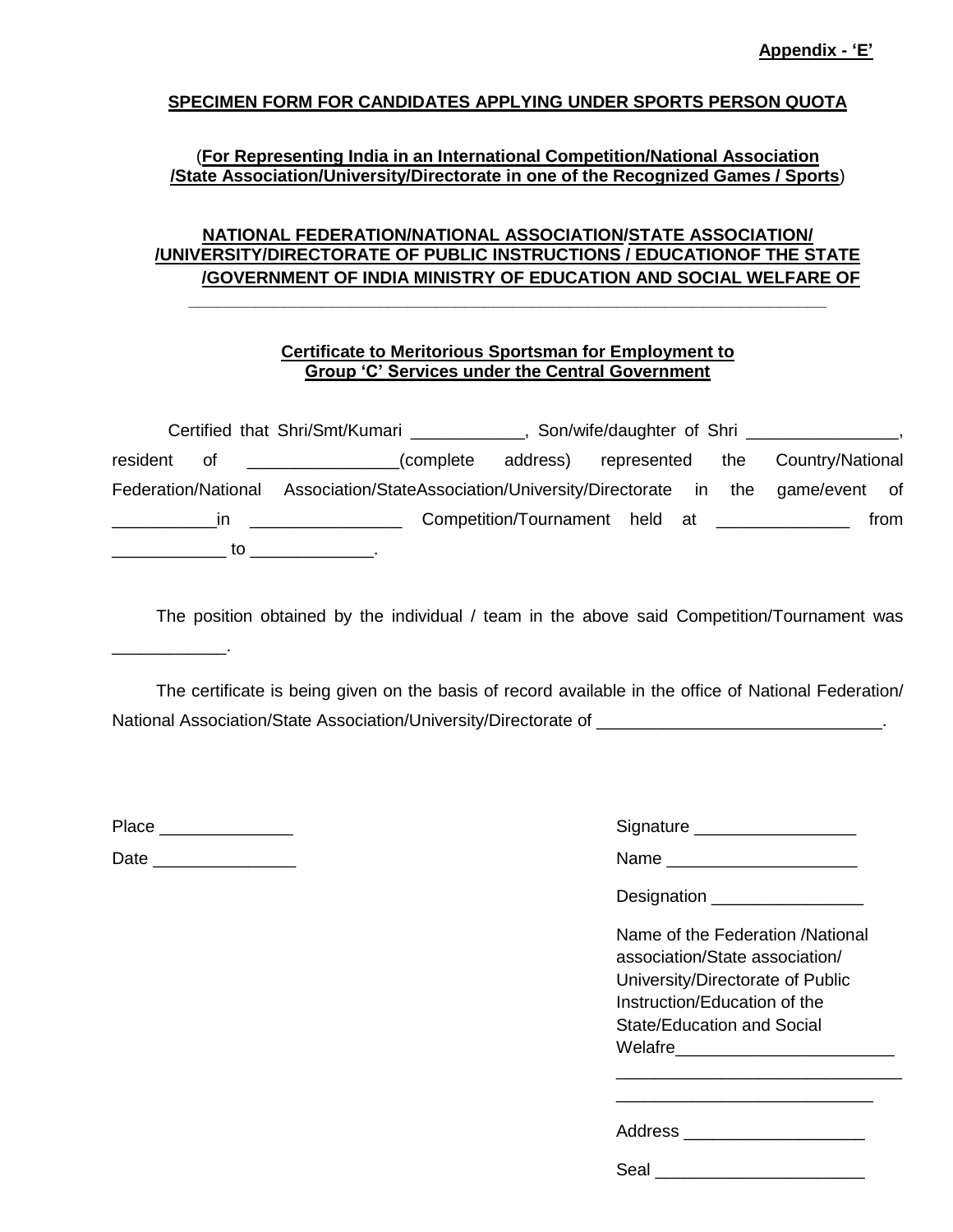**Appendix - 'F'** 

## **CALL LETTER**

## (**MANDATORY: TO BE ATTACHED ON SEPARATE SHEET**)

Index No \_\_\_\_\_\_\_\_\_\_\_\_\_\_ (To be left blank)

|            | 41 Field Amn Depot<br>PIN-909741<br>$c$ / $o$ 56 APO | Affix recent<br>passport Size<br>photograph duly |
|------------|------------------------------------------------------|--------------------------------------------------|
| $C$ No $/$ | 2021                                                 | self attested                                    |

**Self Address and Communication Address to be Endorsed By Candidates** 

PIN CODE

**\_\_\_\_\_\_\_\_\_\_\_\_\_\_\_\_\_\_\_\_\_\_\_\_\_**

**\_\_\_\_\_\_\_\_\_\_\_\_\_\_\_\_\_\_\_\_\_\_\_\_\_**

**\_\_\_\_\_\_\_\_\_\_\_\_\_\_\_\_\_\_\_\_\_\_\_\_\_**

## **TEST FOR THE POST OF TRADESMEN MATE/ JOA/MA/FIREMAN/MTS**

1. Refer to your application submitted in response to the post of **Tradesmen Mate/ JOA/MA/Fireman/MTS.**

2. Please report for a test on \_\_\_\_\_\_\_\_\_\_\_\_\_\_ at \_\_\_\_\_\_\_\_\_\_\_\_\_\_\_\_\_\_\_\_\_\_\_\_\_\_.

3. All certificates (mentioned in advertisement) will be brought in original along with 4 x passport size photographs. No boarding / lodging will be provided. Candidate must come prepared for a few days to stay in cold climate.

4. The candidate failing to report on the fixed date / time will not be allowed to take test.

5. Production of this letter is mandatory for entry alongwith Govt issued photo ID proof in original on all days of test. (Voter Card / Driving License / AADHAR Card / PAN Card).

6. In addition candidates are also advised to follow COVID protocol and come 6-7 days prior for proper acclimatization as unit is located in High Altitude Area.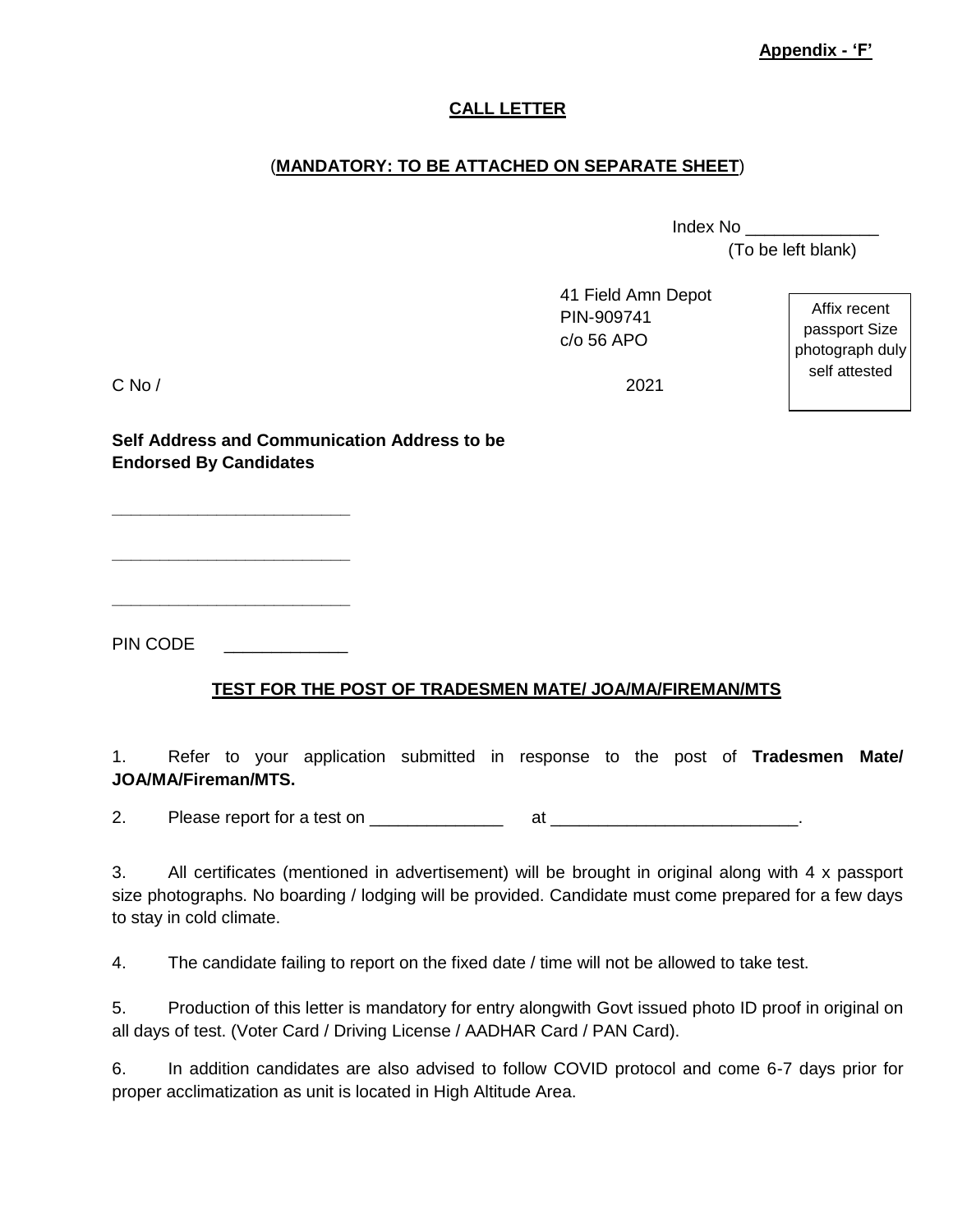#### **FORM OF CERTIFICATE TO BE PRODUCED BY OTHER BACKWARD CLASSES APPLYING FOR APPOINTMENT TO POSTS UNDER THE GOVERNMENT OF INDIA**

(G.O.I, Dept of Per & Trg O.M No 36033/28/94-Estt (res), dated 02-07-1997)

| which is recognized as a Backward Class under:- |  |  |  |  |
|-------------------------------------------------|--|--|--|--|

 $*(i)$  Government of India, Ministry of welfare, Resolution No 12011/68/93-BCC (C) dated the 10<sup>th</sup> September, 1993, published in the Gazette of India, Extraordinary, Part-I, Section I, No.186 dated the 13<sup>th</sup> September, 1993.

 $*(ii)$  Government of India, Ministry of Welfare, Resolution No 12011/9/94-BCC dated the 19<sup>th</sup> October 1994, Published in the Gazette of India, Extraordinary, Part-I, Section I, No 163, dated the 20<sup>th</sup> October 1994.

\*(iii) Government of India, Ministry of Welfare, Resolution No 12011/7/95-BCC dated the 24<sup>th</sup> May 1995, Published in the Gazette of India, Extraordinary, Part-I, Section I, No 88, dated the 25th May 1995.

 $*(iv)$  Government of India, Ministry of Welfare, Resolution No 12011/44/96-BCC dated the 6<sup>th</sup> Dec 1996, Published in the Gazette of India, Extraordinary, Part-I, Section I, No 210, dated the 11<sup>th</sup> December 1996.

Shri ………………………………………………………… and/or his family ordinarily reside(s) in the ……………………………………District/Division of the ……………………..……… State. This is also to certify that he/she does not belong to the person/section (Creamy Layer) mentioned in Column 3 of the Schedule to the Government of India, department of Personal and Training, O.M. No 3602/22/93-Estt (SCT) dated 8-9- 1993.

District Magistrate

Dated: \_\_\_\_\_\_\_\_\_\_\_\_\_\_\_\_ Deputy Commissioner, etc.

Seal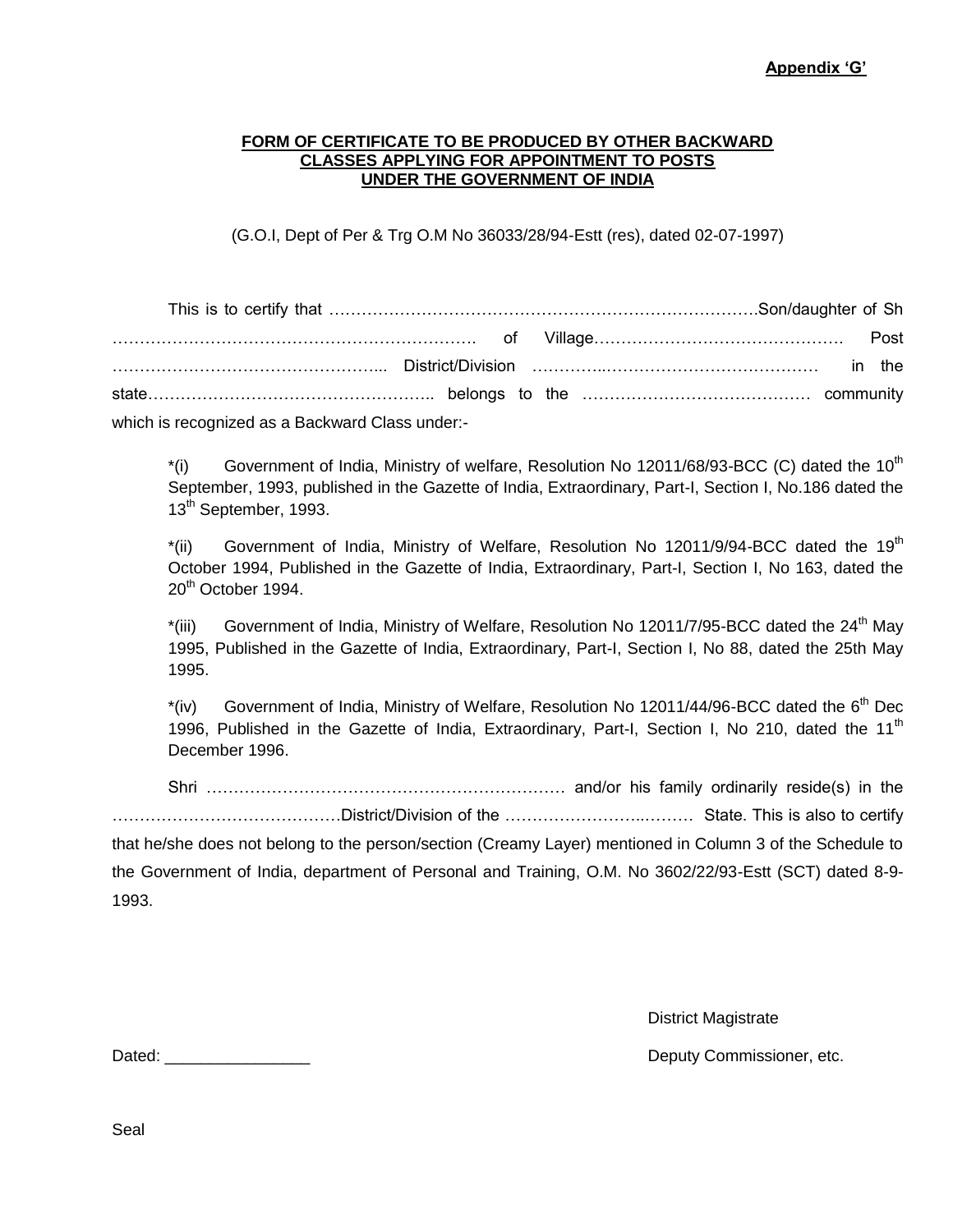# **AUTHOR'S CERTIFICATE**

1. I Certify that I have not used any official information / or material or any other information obtained by me in my official capacity in writing / compiling the content related to AOC recruitment proposed to be hosted on the INTERNET, for the fwg vacancies :-

| <b>Trade</b>                                                 | <b>Categories</b> |            |      |                | <b>Total</b><br>$Vac$ | <b>Earmarked for ESM/PH/MSP</b><br><b>Cat Out of Total Vacancies</b> |            |                                       |            |
|--------------------------------------------------------------|-------------------|------------|------|----------------|-----------------------|----------------------------------------------------------------------|------------|---------------------------------------|------------|
|                                                              | $UR$              | <b>OBC</b> | $SC$ | S <sub>T</sub> | <b>EWS</b>            |                                                                      | <b>ESM</b> | <b>PH</b>                             | <b>MSP</b> |
| <b>41 FAD</b>                                                |                   |            |      |                |                       |                                                                      |            |                                       |            |
| <b>Tradesmen Mate</b><br>(Erstwhile Mazdoor)                 | 134               | 89         | 49   | 25             | 33                    | 330                                                                  | 33         | 13 (05 x HH,<br>04 x VH &<br>06 X OH) | 16         |
| Fireman                                                      | 26                | 17         | 10   | 05             | 06                    | 64                                                                   | 06         | 02 (HH)                               | 03         |
| <b>JOA</b>                                                   | 09                | 05         | 03   | 01             | 02                    | 20                                                                   | 02         | 01 (OH)                               | 01         |
| <b>MTS</b>                                                   | 05                | 03         | 01   | 01             | 01                    | 11                                                                   | 01         | 01 (VH)                               |            |
| <b>Material Assistant</b><br>(MA)                            | 08                | 05         | 03   | 01             | 02                    | 19                                                                   | 02         |                                       | 01         |
| 255 (I) ABOU<br><b>Tradesman Mate</b><br>(Erstwhile Mazdoor) | 06                | 04         | 02   | 01             | 01                    | 14                                                                   | 01         |                                       |            |

2. The proposed content will be hosted on the web pages pertaining to recruitment as a supplementary to the information presently available on web pages on the official website of the Indian Army i.e. **http//indianarmy.nic.in** and **www.ncs.gov.in**